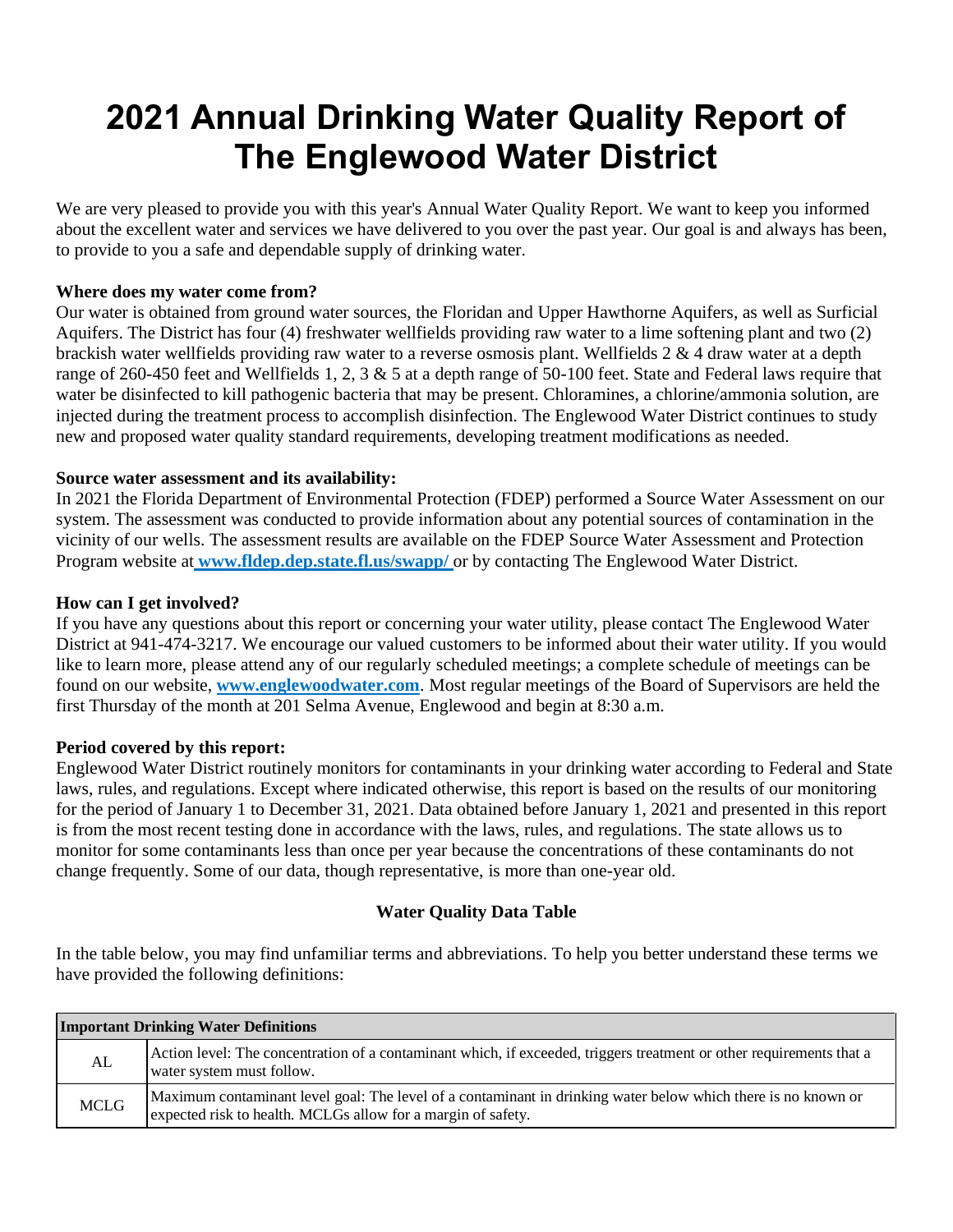|                             | <b>Important Drinking Water Definitions</b>                                                                                                                                                                                                            |
|-----------------------------|--------------------------------------------------------------------------------------------------------------------------------------------------------------------------------------------------------------------------------------------------------|
| <b>MCL</b>                  | Maximum contaminant level: The highest level of a contaminant that is allowed in drinking water. MCLs are set as<br>close to the MCLGs as feasible using the best available treatment technology.                                                      |
| <b>MRDLG</b>                | Maximum residual disinfection level goal: The level of a drinking water disinfectant below which there is no known or<br>expected risk to health. MRDLGs do not reflect the benefits of the use of disinfectants to control microbial<br>contaminants. |
| <b>MRDL</b>                 | Maximum residual disinfectant level: The highest level of a disinfectant allowed in drinking water. There is<br>convincing evidence that addition of a disinfectant is necessary for control of microbial contaminants.                                |
| <b>Unit Descriptions</b>    |                                                                                                                                                                                                                                                        |
| ppm                         | Parts per million, or milligrams per liter (mg/L): one part by weight of analyte to 1 million parts by weight of the water<br>sample.                                                                                                                  |
| ppb                         | Parts per billion, or micrograms per liter ( $\mu g/L$ ): one part by weight if analyte to 1 billion parts by weight of the water<br>sample.                                                                                                           |
| pCi/L                       | Picocuries per liter: measure of radioactivity in water.                                                                                                                                                                                               |
| <b>Data Qualifier Codes</b> |                                                                                                                                                                                                                                                        |
| L                           | The reported value is between the laboratory method detection limit and the laboratory practical quantitation limit.                                                                                                                                   |
| U                           | Indicates that the compound was analyzed for but not detected.                                                                                                                                                                                         |
| N/A                         | Not applicable.                                                                                                                                                                                                                                        |

### **Test Results**

### **Radioactive Contaminants**

| <b>Contaminant</b><br>and Unit of<br><b>Measurement</b> | Dates of<br>sampling<br>(mo/vr) | <b>MCL</b><br><b>Violation</b><br>Y/N | <b>Level Detected</b> | Range of<br><b>Results</b> | <b>MCLG</b> | <b>MCL</b> | <b>Likely Source of</b><br><b>Contamination</b> |
|---------------------------------------------------------|---------------------------------|---------------------------------------|-----------------------|----------------------------|-------------|------------|-------------------------------------------------|
| Radium 226<br>(pCi/L)                                   | 04/21                           | N                                     | 0.4I                  | N/A                        |             |            | Erosion of natural<br>deposits                  |
| Radium 228<br>(pCi/L)                                   | 04/21                           | N                                     | 0.7I                  | N/A                        |             |            | Erosion of natural<br>deposits                  |

## **Inorganic Contaminants**

| Contaminant<br>and Unit of<br><b>Measurement</b> | Dates of<br>sampling<br>(mo/yr) | <b>MCL</b><br><b>Violation</b><br>Y/N | <b>Level Detected</b> | <b>Range of</b><br><b>Results</b> | <b>MCLG</b>    | <b>MCL</b> | <b>Likely Source of</b><br>Contamination                                                                                                                                            |
|--------------------------------------------------|---------------------------------|---------------------------------------|-----------------------|-----------------------------------|----------------|------------|-------------------------------------------------------------------------------------------------------------------------------------------------------------------------------------|
| Arsenic (ppb)                                    | 06/17                           | N                                     | 0.6I                  | N/A                               | $\theta$       | 10         | Erosion of natural<br>deposits; runoff from<br>orchards; runoff from<br>glass and electronics<br>production wastes                                                                  |
| Fluoride<br>(ppm)                                | 4/21                            | N                                     | $0.061$ I             | N/A                               | $\overline{4}$ | 4.0        | Erosion of natural<br>deposits; discharge<br>from fertilizer and<br>aluminum factories.<br>Water additive which<br>promotes strong teeth<br>when at the optimum<br>level of 0.7 ppm |
| Nitrate (as<br>Nitrogen)<br>(ppm)                | 04/21                           | N                                     | 0.069I                | N/A                               | 10             | 10         | Runoff from fertilizer<br>use; leaching from<br>septic tanks, sewage;<br>erosion of natural<br>deposits                                                                             |
| Nitrite (as<br>Nitrogen)<br>(ppm)                | 04/20                           | N                                     | $0.034$ I             | N/A                               | $\mathbf{1}$   |            | Runoff from fertilizer<br>use; leaching from<br>septic tanks, sewage;<br>erosion of natural<br>deposits                                                                             |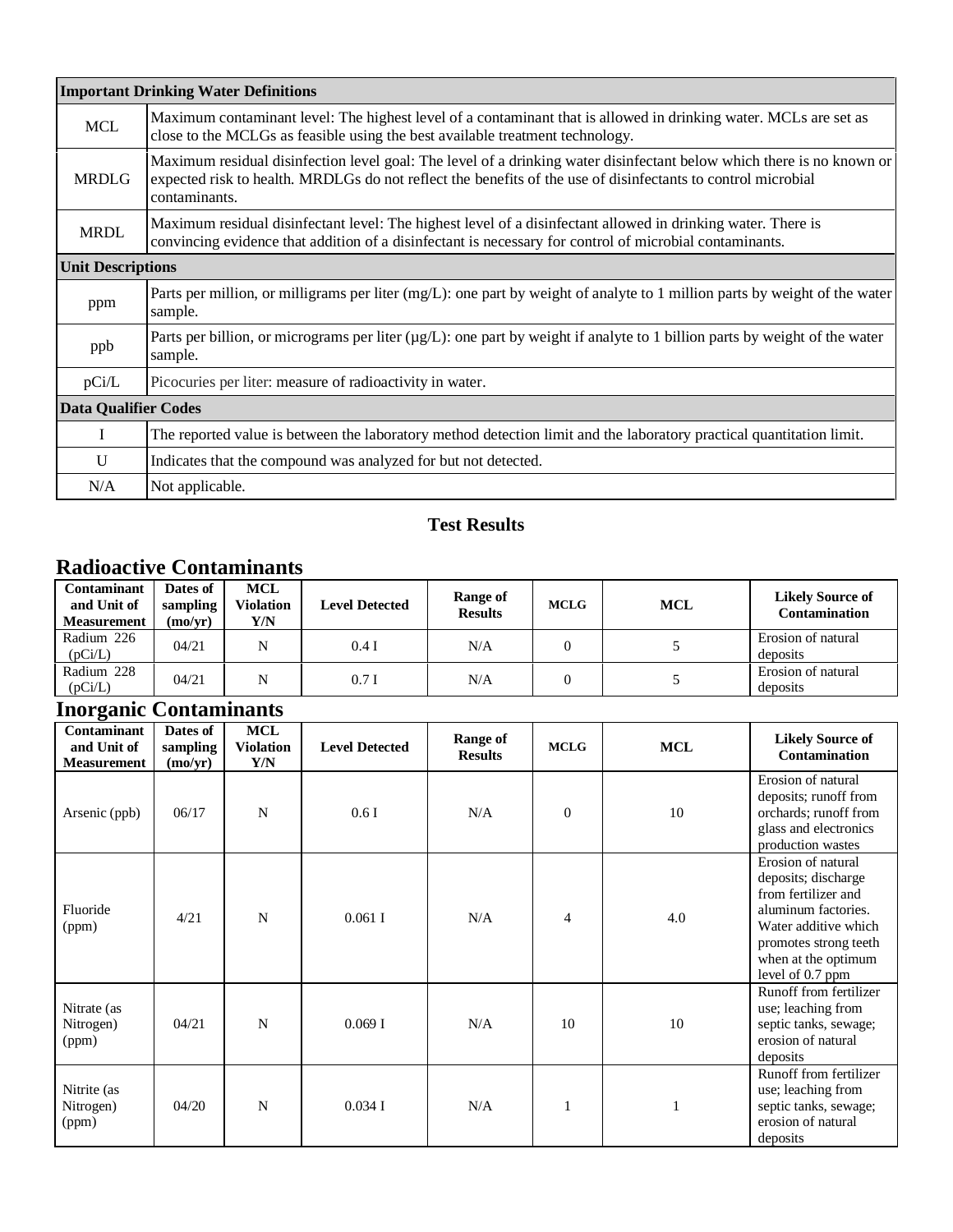| Contaminant<br>and Unit of<br><b>Measurement</b> | Dates of<br>sampling<br>(mo/vr) | MCL<br>Violation<br>Y/N | <b>Level Detected</b> | Range of<br><b>Results</b> | <b>MCLG</b> | <b>MCL</b> | <b>Likely Source of</b><br>Contamination   |
|--------------------------------------------------|---------------------------------|-------------------------|-----------------------|----------------------------|-------------|------------|--------------------------------------------|
| Sodium (ppm)                                     | 4/21                            |                         | 50                    | N/A                        | N/A         | 160        | Saltwater intrusion,<br>leaching from soil |

### **Disinfectants and Disinfection By-Products**

There is convincing evidence that addition of a disinfectant is necessary for control of microbial contaminants

| Disinfectant or<br><b>Contaminant</b><br>and Unit of<br><b>Measurement</b> | Dates of<br>sampling<br>(mo/yr) | <b>MCL</b> or<br><b>MRDL</b><br>Violation<br>Y/N | <b>Level Detected</b> | Range of<br><b>Results</b> | <b>MCLG</b><br><sub>0</sub> r<br><b>MRDLG</b> | <b>MCL</b> or <b>MRDL</b> | <b>Likely Source of</b><br><b>Contamination</b> |
|----------------------------------------------------------------------------|---------------------------------|--------------------------------------------------|-----------------------|----------------------------|-----------------------------------------------|---------------------------|-------------------------------------------------|
| Chloramine<br>(asC12) (ppm)                                                | $01/21$ thru<br>12/21           | N                                                | 2.6                   | $0.6 - 5.5$                | <b>MRDLG</b><br>$=4$                          | $MRDL = 4.0$              | Water additive used to<br>control microbes      |
| Haloacetic Acids 01/21 thru<br>$(HAA5)$ (ppb)                              | 12/21                           | N                                                | 15.5                  | 10.44-21.86                | N/A                                           | 60                        | By-product of drinking<br>water disinfection    |
| Total<br>Trihalomethane<br>$s$ (TTHM)<br>(ppb)                             | $01/21$ thru<br>12/21           | N                                                | 11.7                  | $0.39 - 18.90$             | N/A                                           | 80                        | By-product of drinking<br>water disinfection    |

### **Additional information for lead:**

If present, elevated levels of lead can cause serious health problems, especially for pregnant women and young children. Lead in drinking water is primarily from materials and components associated with service lines and home plumbing. Englewood Water District is responsible for providing high quality drinking water but cannot control the variety of materials used in plumbing components. When your water has been sitting for several hours, you can minimize the potential for lead exposure by flushing your tap for 30 seconds to 2 minutes before using water for drinking or cooking. If you are concerned about lead in your water, you may wish to have your water tested. Information on lead in drinking water, testing methods, and steps you can take to minimize exposure is available from the Safe Drinking Water Hotline or at **<http://www.epa.gov/safewater/lead>**.

### **Do I need to take special precautions?**

Some people may be more vulnerable to contaminants in drinking water than the general population. Immunocompromised persons such as persons with cancer undergoing chemotherapy, persons who have undergone organ transplants, people with HIV/AIDS or other immune system disorders, some elderly, and infants can be particularly at risk from infections. These people should seek advice about drinking water from their health care providers. EPA/Centers for Disease Control (CDC) guidelines on appropriate means to lessen the risk of infection by Cryptosporidium and other microbial contaminants are available from the Safe Water Drinking Hotline (800-426-4791).

The sources of drinking water (both tap water and bottled water) include rivers, lakes, streams, ponds, reservoirs, springs, and wells. As water travels over the surface of the land or through the ground, it dissolves naturally occurring minerals and, in some cases, radioactive material, and can pick up substances resulting from the presence of animals or from human activity.

Contaminants that may be present in source water include:

- (A) Microbial contaminants, such as viruses and bacteria, which may come from sewage treatment plants, septic systems, agricultural livestock operations, and wildlife.
- (B) Inorganic contaminants, such as salts and metals, which can be naturally occurring or result from urban stormwater runoff, industrial or domestic wastewater discharges, oil and gas production, mining, or farming.
- (C) Pesticides and herbicides, which may come from a variety of sources such as agriculture, urban stormwater runoff, and residential uses.
- (D) Organic chemical contaminants, including synthetic and volatile organic chemicals, which are by-products of